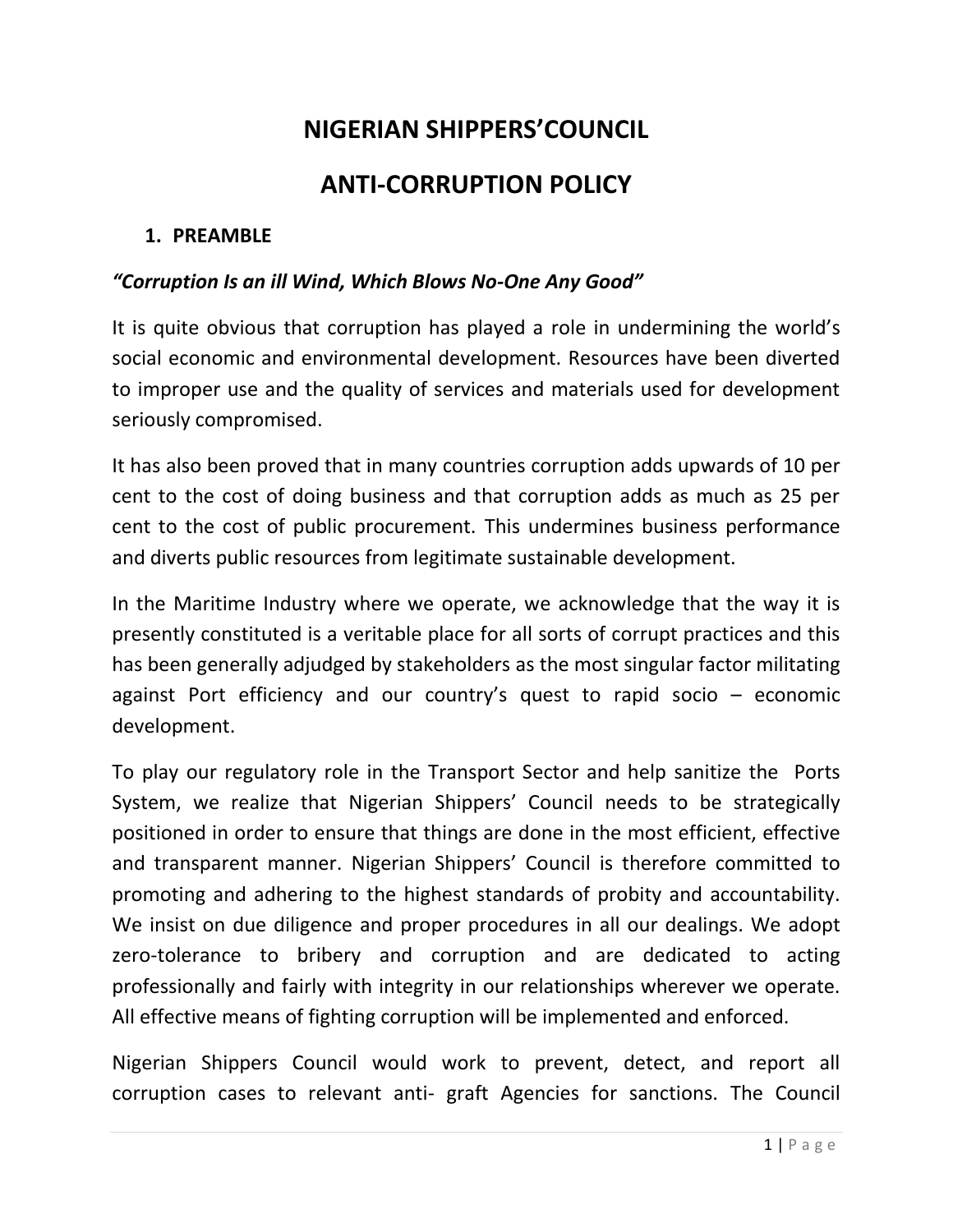remains an Anti- corruption vanguard by refusing to cooperate, collaborate, encourage or take part in any unwholesome act.

We would join forces with other stake holders in educating all on the negative consequences of corruption, abiding by the anti corruption laws and ensuring that this Anti-Corruption Policy is in conformity with all applicable statutes, regulations and other related instruments.

Considering the importance of sea transportation in the overall socio - economic growth and development of the nation, Nigerian Shippers' Council as one of the key players definitely occupies a prime position in the overall wellbeing and economic survival of the nation and therefore cannot but manage and regulate the industry in a way and manner that is devoid of corruption. This is because with corruption, there can never be any meaningful growth nor sustainable development.

## **2. WHAT IS CORRUPTION**

Corruption is defined by Prof. Asisi Asobie as the breach or perversion of legal rules, established procedures, code of conduct, system of ethics, or set of moral norms, in the service of unethical or illegitimate ends, private, parochial or public. Corruption therefore goes beyond bribery.

The litmus test of corrupt conduct or practice is not only whether or not some private individuals or groups benefited from the act. In addition, it is whether a law, rule or code of conduct, system of ethics or moral norm was violated and whether such violation led to an unethical and/or illegitimate end, whether private, parochial or public. **This is more relevant to our environment where nepotism, parochialism and informal networks of authority play a major role in addition to private gain in manifestation of corruption.**

## **3. APPLICABLE STATUTES, REGULATIONS AND OTHER INSTRUMENTS.**

- The Constitution of the Federal Republic of Nigeria 1999 as amended
- The Code of Conduct for Public Officers, Fifth Schedule Part 1 of the 1999 Constitution.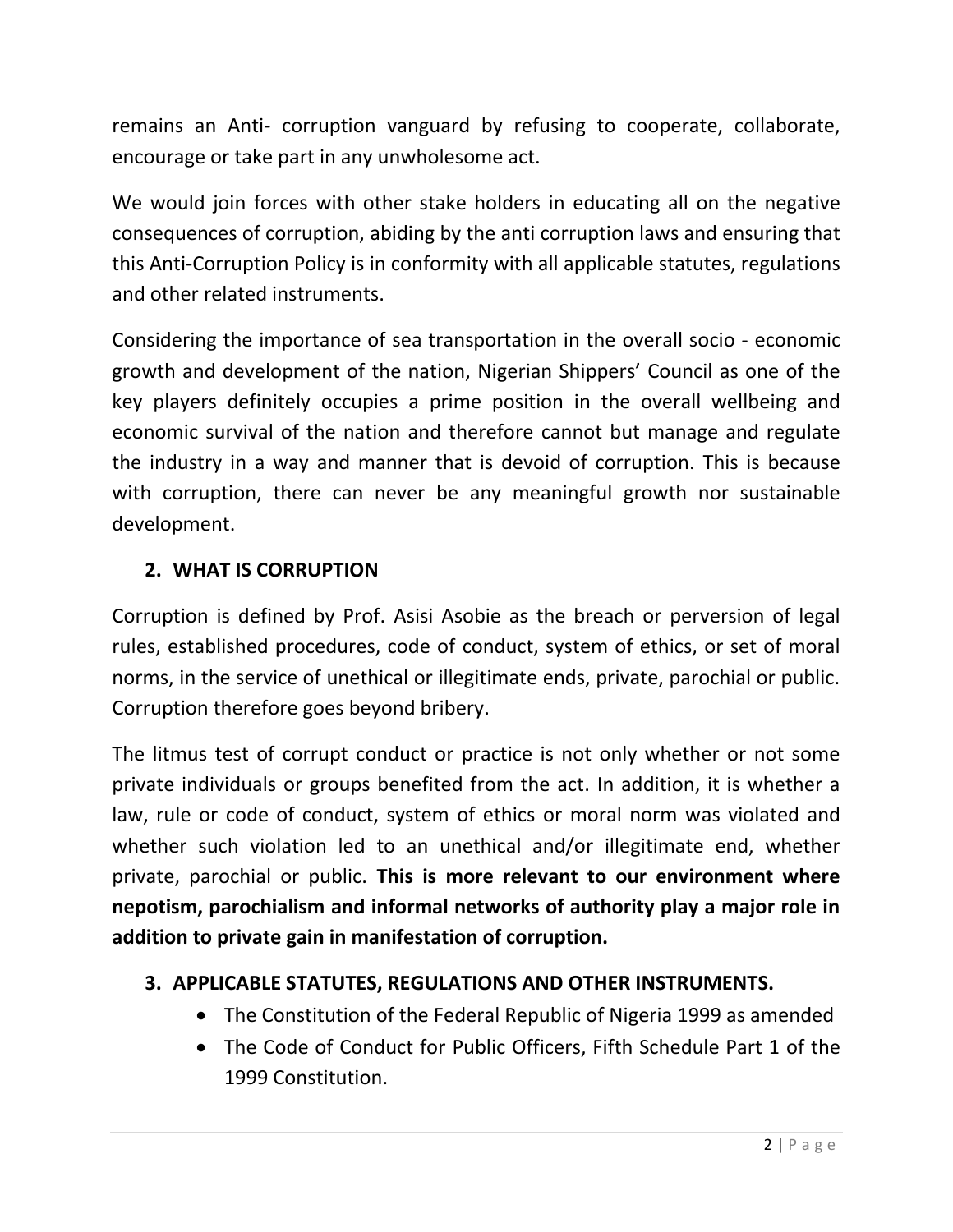- The Corrupt Practices and Other Related Offences Act 2000.
- The Economic and Financial Crimes Establishment Act 2004.
- The Public Procurement Act 2007 and relevant Guidelines.
- The Fiscal Responsibility Act 2007.
- The Nigerian Extractive Industry Transparency Initiative (NEITI) Act 2007.
- The Public Service Rules of Nigeria 2009.
- The Freedom of Information Act 2011.
- Code of Ethics and Conduct in the Civil Service as in the Civil Service Handbook.
- Code of Ethics for the Staff of Nigerian Shippers' Council.
- Standing Order for the Operations of ACTUs in MDAs.

## **4. PURPOSE AND OBJECTIVES OF POLICY**

This Anti-Corruption Policy is developed in compliance with recommendations of the report of the Corruption Risk Assessment (CRA) conducted in the Nigerian Ports by ICPC, TUGAR and BPP with support from UNDP, mandating all Agencies in the Port Sector to produce implementable Anti-Corruption Policies that will be a tool for monitoring compliance in a regulatory regime of which Nigerian Shippers' Council is the Umpire.

The purpose of this Anti- Corruption Policy is to:

- i. Confirm the commitment of Nigerian Shippers' Council Management and Staff to the goals and aspirations of the Federal Government of Nigeria in eliminating corruption at all levels.
- ii. Strengthen NSC internal anti-corruption management practices and programs.
- iii. Entrench a deep culture of excellence and discipline in the work place by providing visible guidelines of behavior in NSC.
- iv. Bring about systematic changes in the external operating environment by increasing competition in the Maritime Industry, compel fair trade and global best practices.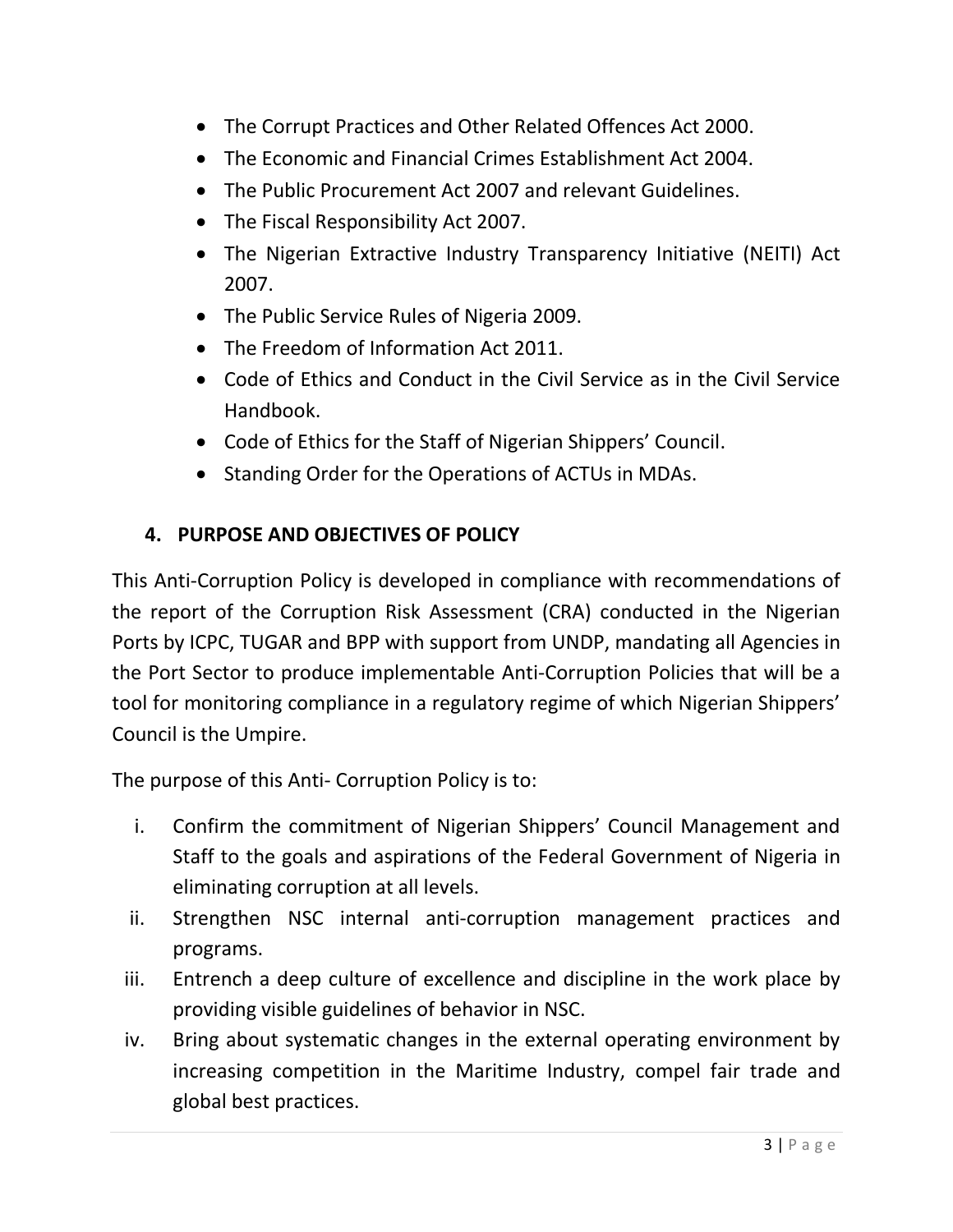This Policy reflects NSC organizational covenants, values, ethics, commitments, standards, transparency and relationship with Providers and Users of Shipping and Port Services and other Stakeholders. NSC desires to build a positive public image that will lead to a more supportive business and regulatory environment and an increased level of public confidence and trust among Stakeholders in the Shipping and Maritime Industry.

The above objectives will assist NSC attain its vision of a seamless, efficient and cost effective shipment of goods in consonance with acceptable international standards and best practices.

## **5. PERSONS AND ENTITIES TO WHOM THE POLICY APPLIES**

This policy applies to all individuals working at all levels, and grades including Board Members, Directors and all the Staff of Nigerian Shippers' Council. Attaches, Collaborators, Concessionaires, Consultants, Contractors, National Youth Service Corp Members, Exchange Officers, Industrial Trainees, Retainers, Partners, Service Providers, Shippers, Sponsors, Suppliers, Vendors or any other person or body associated with the Council or any of its affiliates/subsidiaries or its employees who at anytime is performing any functions on behalf of the Council wherever located. (Collectively referred to as workers/employees/ staff in this policy).

## **6. PRINCIPLES OF THE POLICY.**

These are the foundational principles guiding the understanding and implementation of this policy.

The above objectives will assist the NSC attain its vision of:

- 6.1 Employment in Nigerian Shippers' Council as a public trust, requiring staff to place loyalty to the Constitution, laws, rules and regulations, established ethical principles and dedication to its mandate above private gain.
- 6.2 All Staff shall be guided in their work by the principles of honesty, dedication to duty, integrity, transparency, timeliness, fairness, empathy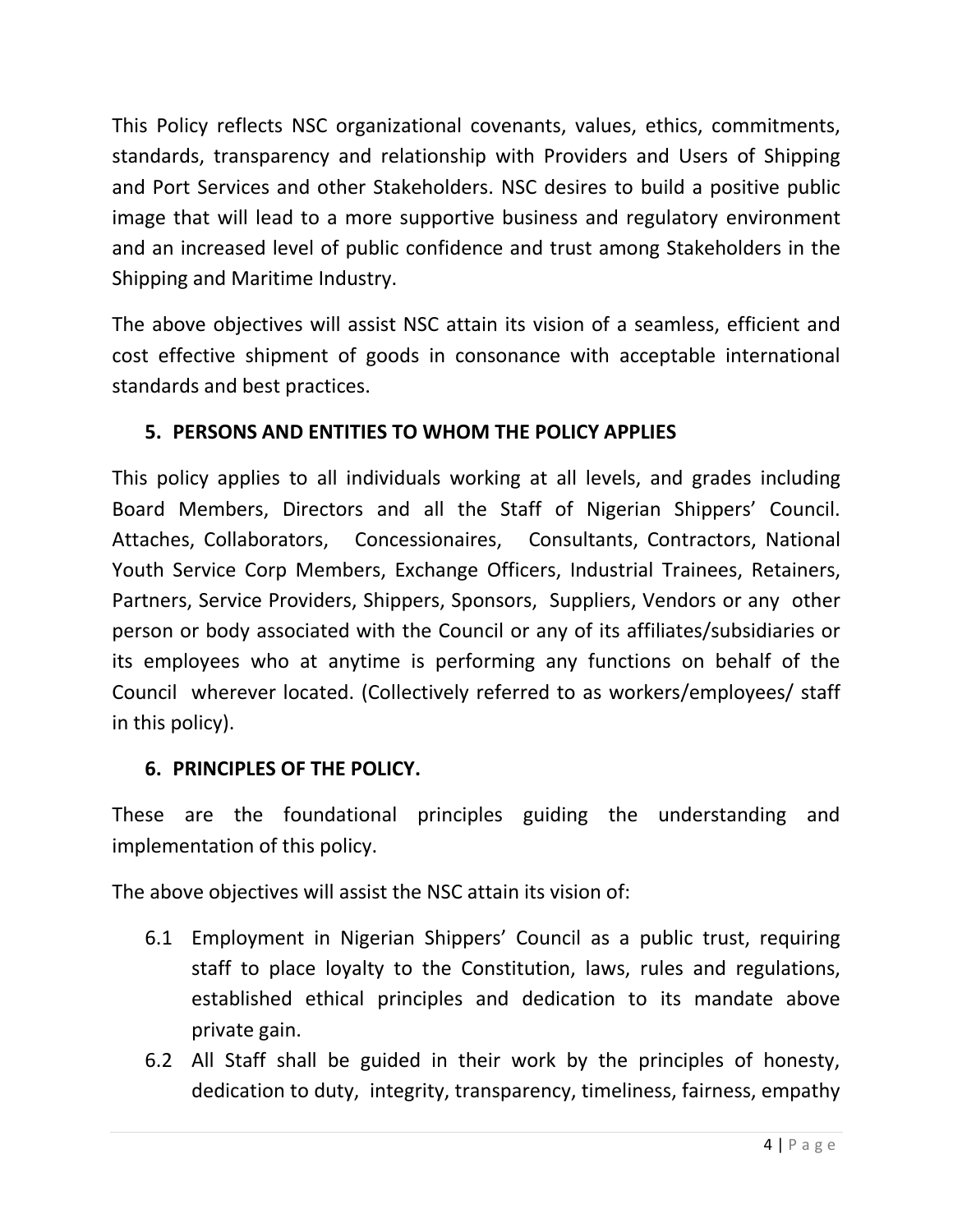and ensure substantial compliance to established procedures, rules and laws.

- 6.3 Staff shall not at any time use position, public office or advantages conferred by that office for private gain.
- 6.4 All Staff should at all times act impartially and not give preferential treatment to any organization or individual or exercise authority for undue personal benefit or religious, political, ethnic and other such interests.
- 6.5 No Staff shall have any interest that conflicts with the conscientious performance of his duty.
- 6.6 A staff of NSC shall not receive or be paid the emoluments (salaries, wages and allowances) of any public office at the same time as he receives or is paid the emoluments of the Council.
- 6.7 Every staff shall do their best to avoid queues and delays in service delivery at his duty post, (and to be available at his duty post during working hours).
- 6.8 Staff shall not engage in financial or non-financial transactions using privileged or publicly available Government information or allow the improper use of such information to further any personal, private, religious, ethnic and political interests.
- 6.9 No staff shall solicit or accept any gift or other item or service of value from any person or entity seeking or with prospects of seeking official action from, or doing business with, or conducting activities regulated by the Nigerian Shippers' Council or whose interests may be substantially affected by the performance or non-performance of the employee's duties and/or NSC function(s).
- 6.10 All staff shall at all times, put forth sincere effort, dedication and their best skills in the timely performance of their duties.
- 6.11 All Staff shall at all times with their best efforts protect Nigerian Shippers' Council's property, and refrain from using government property for any use other than performance of their official duties.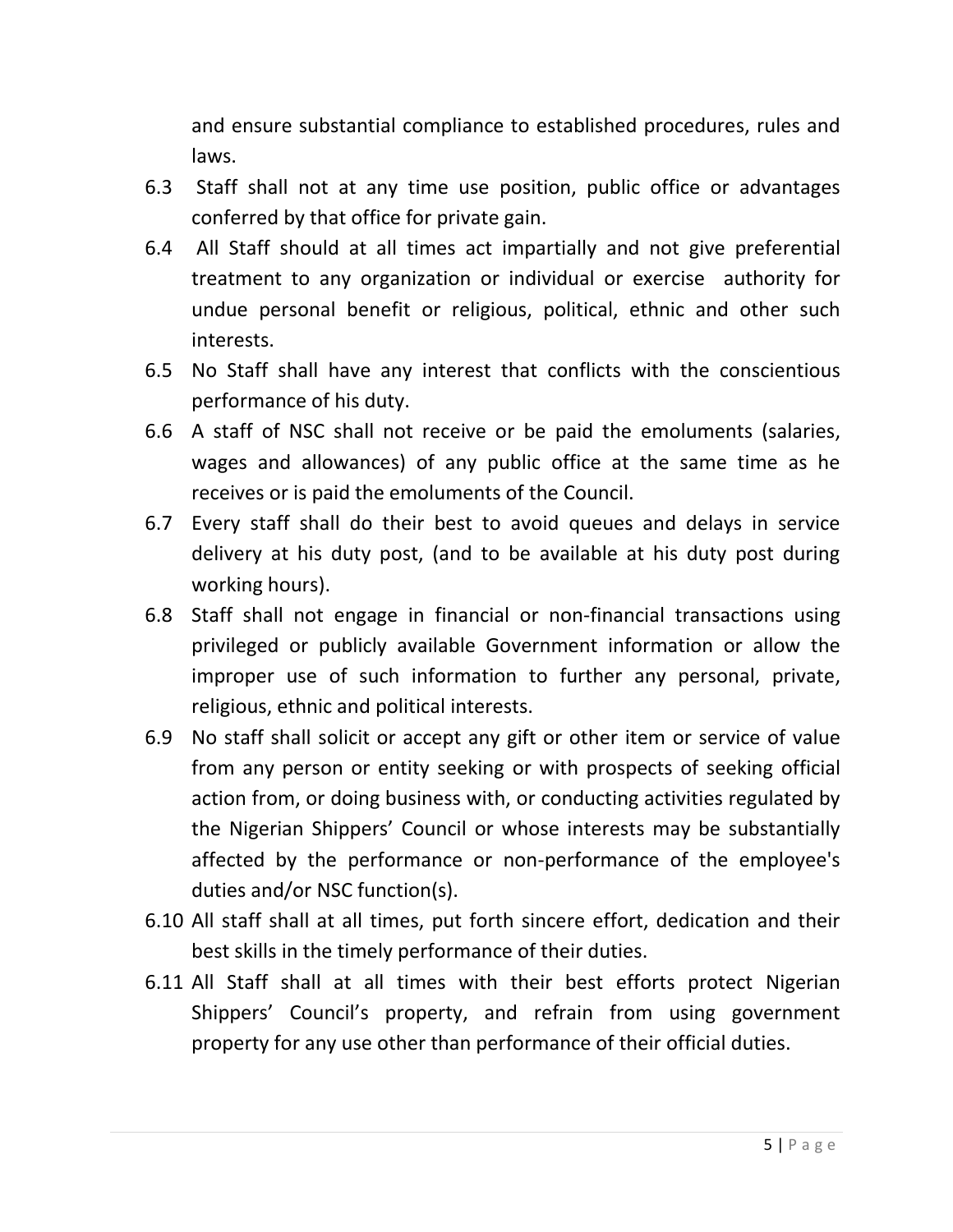- 6.12 Every staff shall disclose expeditiously to appropriate authority any waste, fraud, abuse of office, corruption and weaknesses in the organization's processes that make such outcomes probable at any time such information comes to his knowledge.
- 6.13 Staff shall make their best efforts to keep proper records of all activities and transactions they are engaged with and to be transparent in their dealings in the work place, creating and keeping records in a manner that support efficient tracking and retrieval.
- 6.14 Staff shall do their best to avoid any relationship, action or omission to act, creating the appearance that they are violating the ethical standards set forth in this policy, any regulations or laws in force or that compromise the interest and image of the Nigerian Shippers' Council.
- 6.15 No person shall offer any NSC staff any property, gift or benefit of any kind as an inducement or bribe for granting of any favour or in discharge of official duties in the person's favour. Any offerer shall be reported to the ICPC and/or any other Law Enforcement Agency.
- 6.16 All staff shall at every opportunity bring the contents of this policy to the knowledge of every stakeholder that he comes across in the performance of his duty.
- 6.17 Staff should not be seen to regularly play a role in processes that are distinctly different from their usual responsibilities and tasks, nor in facilitating client businesses with the organization, when such businesses do not in any way relate to their direct responsibilities.
- 6.18 That all staff shall without discrimination be held accountable for failure to perform their duties, infractions of this policy, or other rules, established practices and laws of the Federal Republic of Nigeria and Nigerian Shippers 'Council shall at all times support and co-operate fully with other Agencies in investigating infractions relating to the Agency and/or its staff.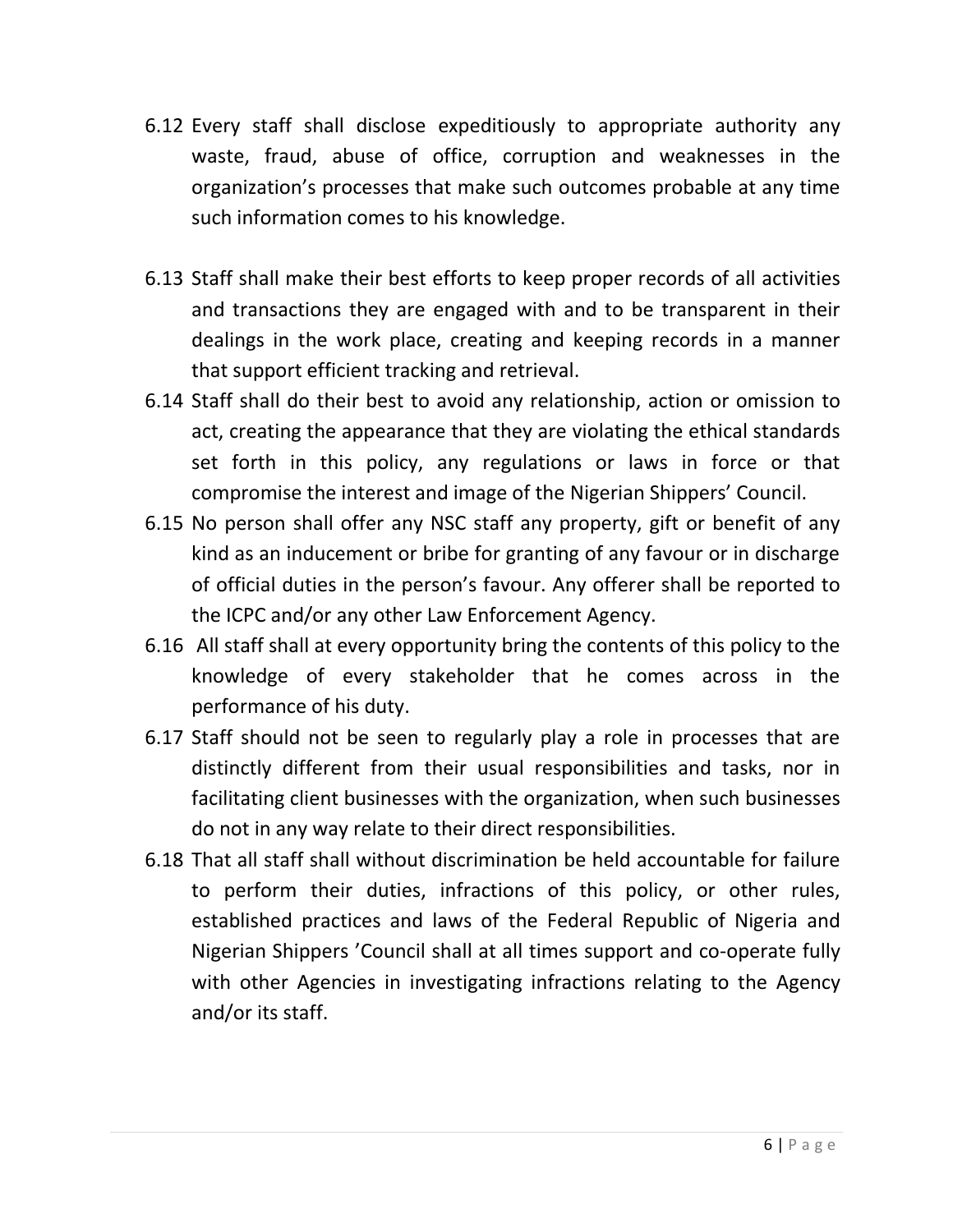## **7. STANDARDS APPLICABLE ON KEY ISSUES**

### **7.1. ASSET DECLARATION**

- **7.1.1** In compliance with the laws, all staff shall declare their assets at the time of entry into the service and at such periodic intervals stipulated by laws.
- 7.1.2 Every staff shall after coming into force of the policy confirm to NSC- ACTU his declaration of assets to the Code of Conduct Bureau.
- 7.1.3 Non- confirmation of such declaration of assets shall be deemed to be in breach of this policy. During investigations, any property or assets acquired by NSC staff not confirmed to have been declared shall be deemed to have been acquired in breach of this anti-corruption policy, unless the contrary is proved.

### **7.2 GIFT**

An employee of Nigerian Shippers' Council shall not directly or indirectly ask for or accept property or benefits of any kind for himself or any other person on account of anything done or omitted to be done by him or any other such person in the discharge of his duties. The receipt by an officer of any gifts or benefits from commercial firms, business enterprises or persons who have prospects to get or who have contracts or business with Nigerian Shippers' Council shall be presumed to have been received in contravention of this sub-paragraph unless the contrary is proved.

#### **7.3 PERSONS FROM WHOM GIFTS ARE PROHIBITED ARE AS FOLLOWS:**

- i. Any person seeking official action by the Nigerian Shippers' Council.
- ii. Any person who does business or seeks to do business with the Nigerian Shippers 'Council;
- iii. Any person who conducts activities regulated by the Nigerian Shippers' Council;
- iv. Any person who has interests that may be substantially affected by performance or non-performance of your official duties; or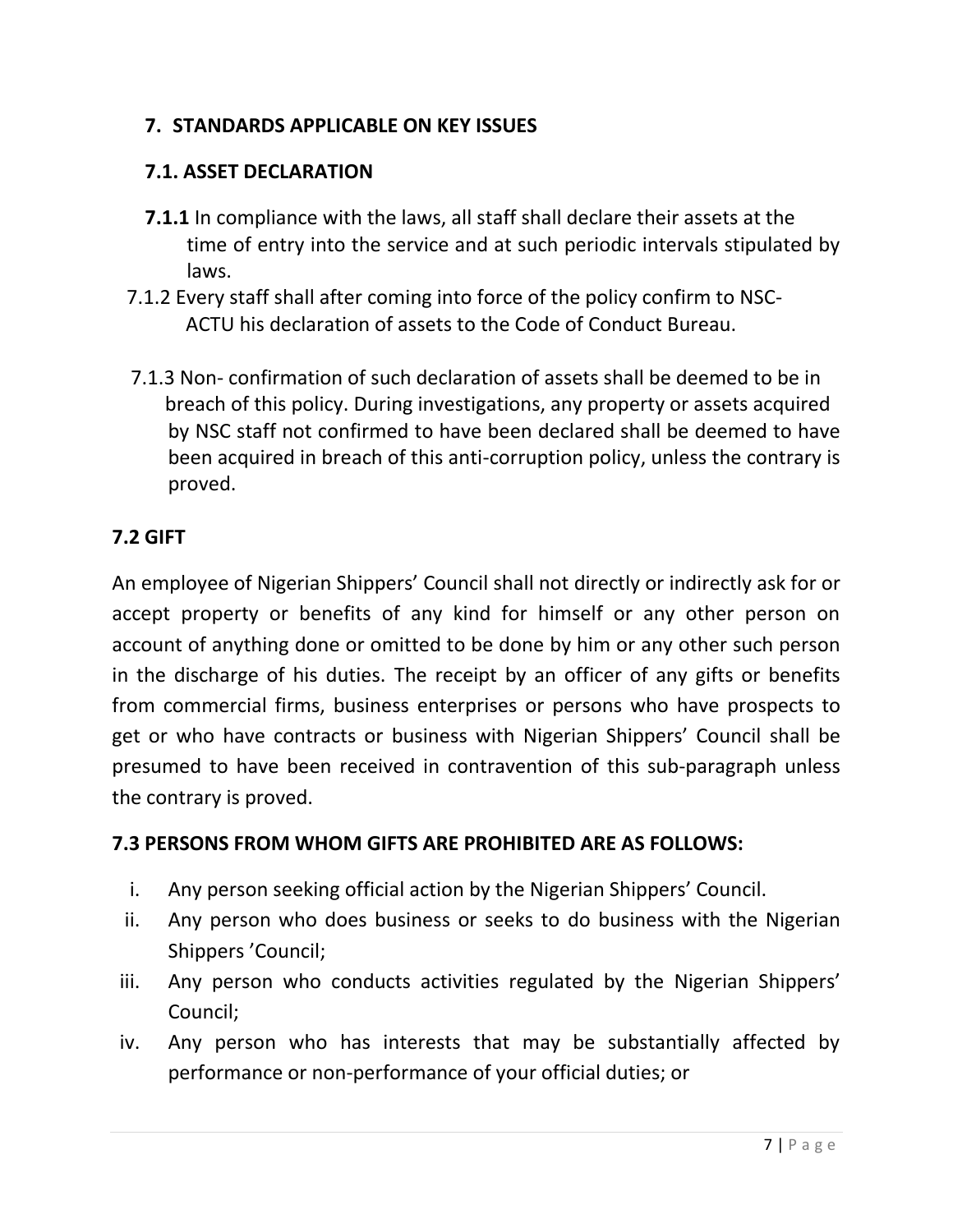v. Any organization a majority of whose members are described in paragraphs (i) - (iV) in 7.2.

## **7.4 TYPES OF SOLICITED OR INDIRECTLY ACCEPTED GIFTS**

With reference to the Code of Conduct for Public officers in Part 1 of the Fifth Schedule to the Constitution of the Federal Republic of Nigeria, A Gift includes:

7.4.1 .Given with the officer's knowledge and acquiescence to his parent, sibling, spouse, child, friend, associate, or dependent relative because of that person's relationship to him, or

7.4.2 Given to any other person, on the basis of designation, recommendation, or other specification by him.

7.4.3 An Officer of Nigerian Shippers' Council can, however, only receive gifts from family relations and friends (not connected to the officer's line of duty) in such occasions recognized by custom, such as weddings, birth of a child, marriage of a child, burial of immediate family member, conferment of traditional title, etc provided that such gifts shall:

- i. Not be given to influence him or in return for having been influenced in the performance or omission to perform an official duty.
- ii. Not be part of gifts from the same or different sources on a basis so frequent or whose value is so high that a reasonable person would be led to believe the employee is using his public office for private gain.
- iii. When given regarding any public or ceremonial occasion, a gift shall be treated as a gift to the organization and the employee shall register it in the organizations register of gifts and report it within 24 hours to appropriate authority.

7.5 An employee is prohibited from giving, donating to, or soliciting contributions for a gift to an official superior and from accepting a gift from an employee of Nigerian Shippers' Council receiving less pay than him, unless the item falls within the exception set forth in this policy.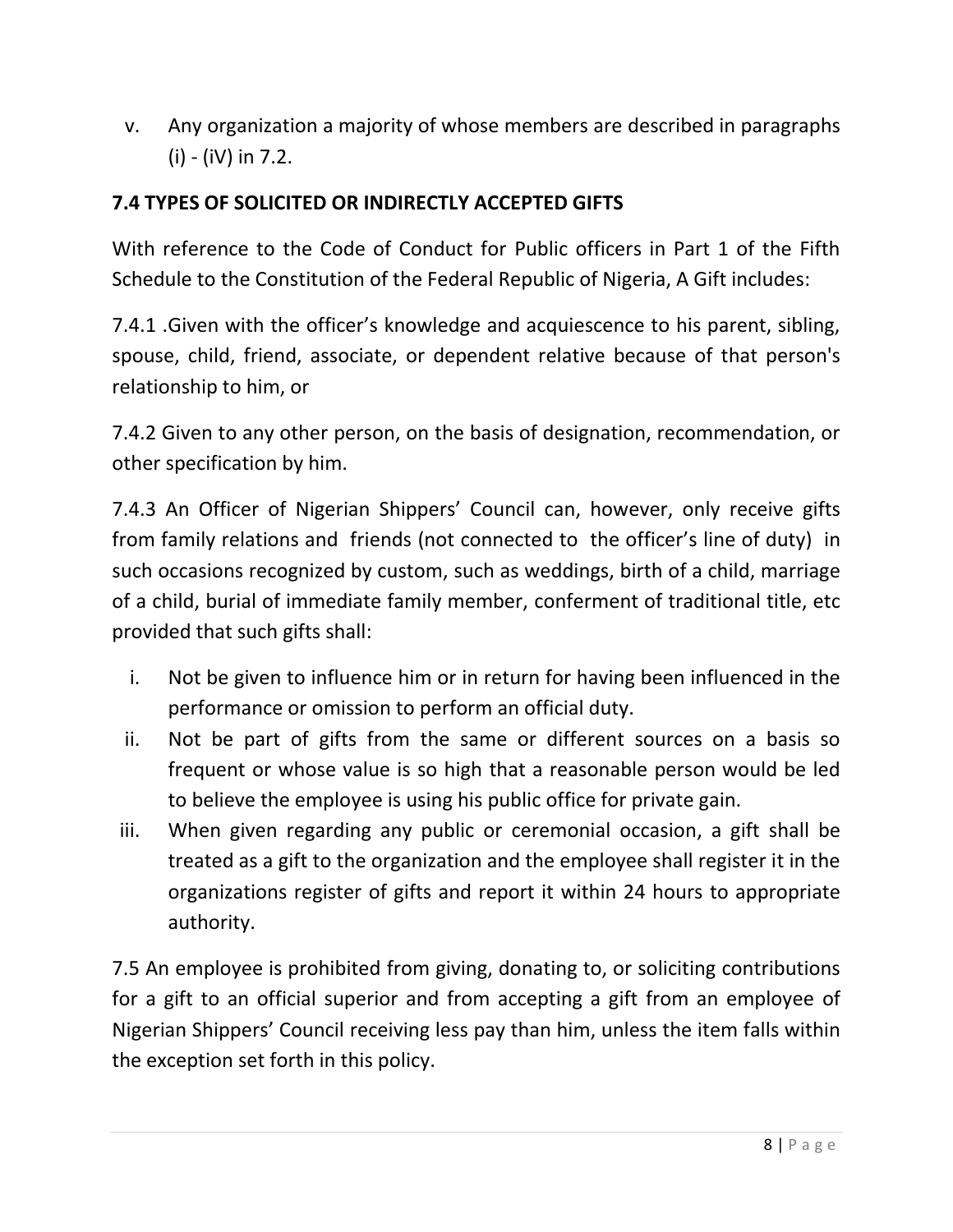7.6 The Anti-Corruption and Transparency Monitoring Unit (ACTU) shall open **a gift register** where staff will register all gifts falling outside the exceptions set forth by this policy.

7.7 The registration of such gift shall record in detail, the description of the gift, approximate value, and name of giver, name of receiver and date of receipt.

7.8 Every staff to which a bribe is offered shall take any one of the following options - **decline and report or, accept and report bribe in writing within 24hours to ACTU, or postpone and report offer and follow instructions given by relevant officers on follow up action**.

7.9 The Nigerian Shippers' Council, Anti- Corruption and Transparency Monitoring Unit (ACTU) shall investigate and follow up on all reported offers or giving of bribes and take all steps required by law in relation to them.

## **8. CONFLICT OF INTEREST**

8.1 An employee of Nigerian Shippers' Council shall not put himself in a position where his personal interest conflicts with his official duties and responsibilities.

8.2 A conflict of interest exists where an employee of Nigerian Shippers' Council:

- i. Possesses an interest outside his official duties that materially encroaches on the time or attention which should otherwise be devoted to affairs of the Nigerian Shippers' Council;
- ii. Possesses a direct or indirect interest in or relationship with a person seeking agency action, contract or other opportunity or such a person's agent, that is inherently unethical or that may be implied or construed to be, or make possible personal gain to him due to his ability to influence dealings;
- iii. Entertains relationships which are unethical, rendering his attitude partial toward the outsider for personal reasons or otherwise inhibit the impartiality of the person's business judgments;
- iv. Places by acts or omissions, Nigerian Shippers Council or the Government in an equivocal, embarrassing or ethically questionable position;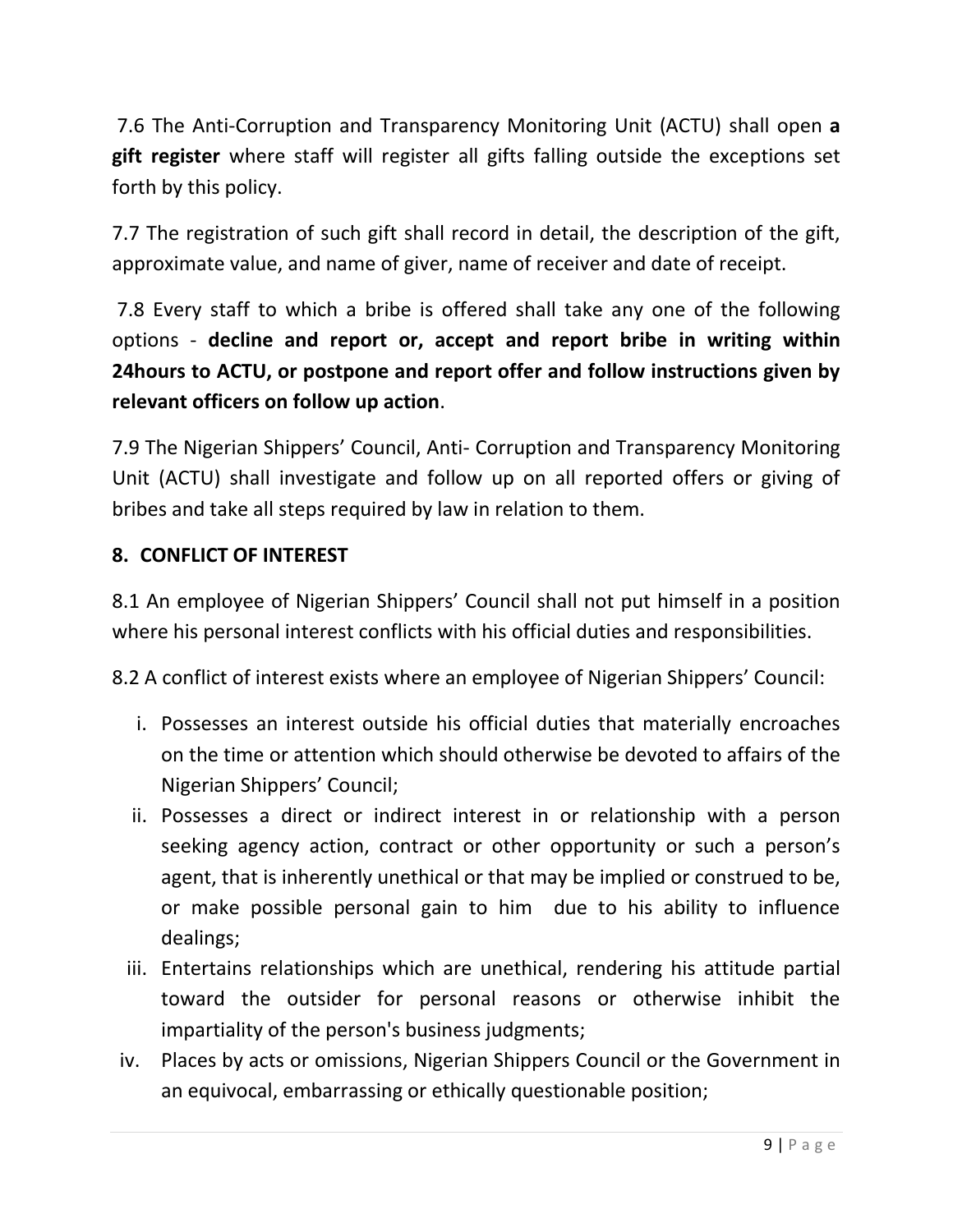- v. Entertains relationships compromising the reputation or integrity of Nigerian Shippers' Council or any of its officers, or the Government;
- vi. Receives benefits by taking personal advantage of an opportunity that properly belongs to Nigerian Shippers' Council or the Government;
- vii. Creates a source of direct or indirect personal revenue or advantage by using public property which comes into his hands in the course of his work or otherwise; and
- viii. Discloses confidential information being either the property of his procuring entity, the Government or to a supplier, contractor, and service-provider to unauthorized persons.

8.3 Every Staff has a duty to report an actual, perceived or potential conflict of interest regarding his work or that of any other staff to his supervising officer and NSC-ACTU immediately upon becoming aware of the potential conflict or an actual conflict of interest.

8.4 Every Staff shall disclose direct or indirect personal or private business interest that he or his spouse, partner, friend or immediate or larger family member may have in any matter, before any decision concerning the matter is taken at the Council.

8.5 Every staff who has a potential conflict of interest shall withdraw from the proceedings of his department, an approving authority, committee, etc and from preparing related documentation, when that matter concerning which the potential for a conflict of interest exists is being considered, unless the approving authority decides that the member's direct or indirect interest in the matter is trivial or irrelevant.

8.6 The supervising officer or the Head of Department to whom such a report is made shall immediately upon receipt of the information take all steps necessary in the case of a perceived, or potential conflict to mitigate the possible conflict of interest and in the case of actual conflict, steps to be taken should include disciplinary proceedings, including removing the exposed person from office and or duty.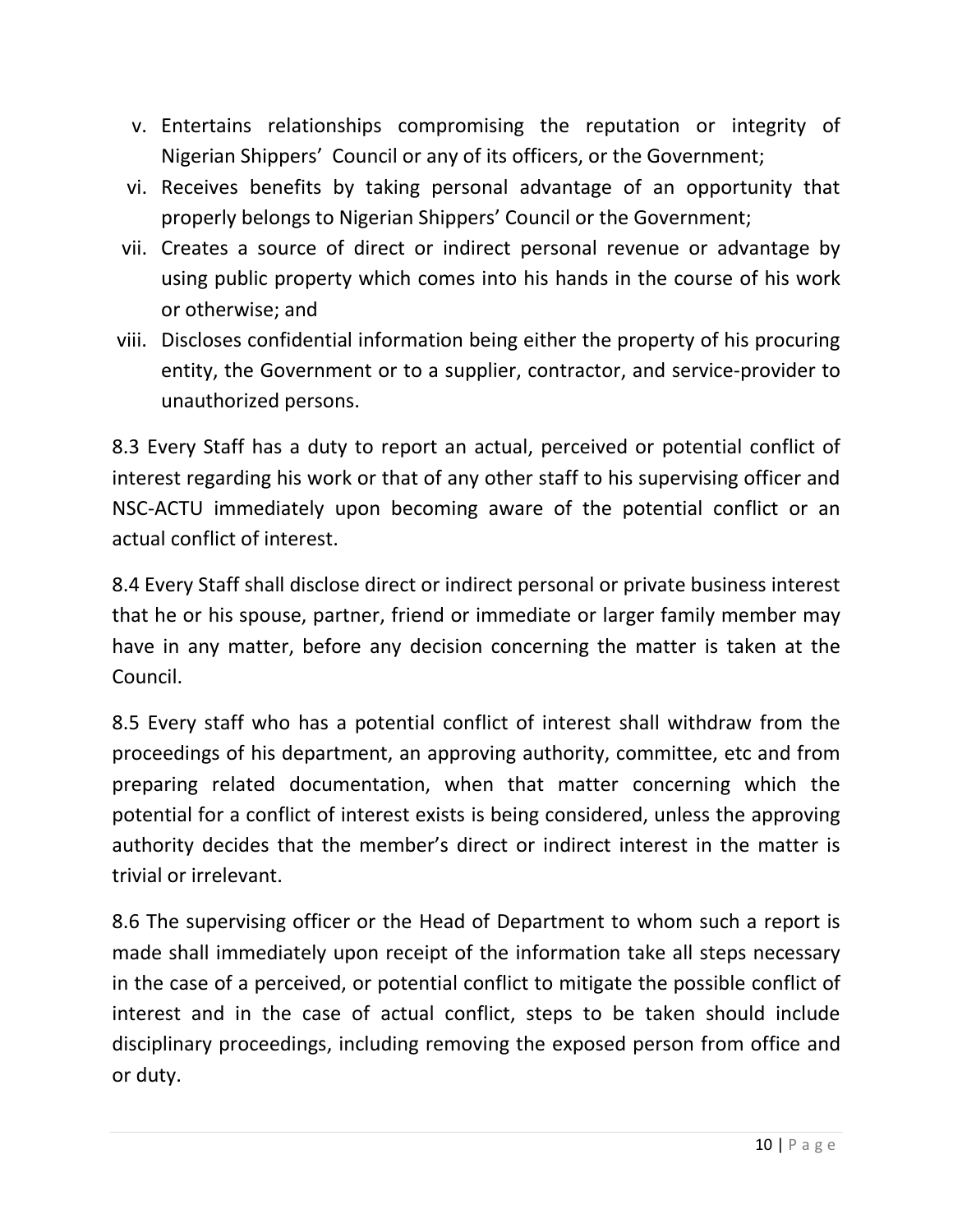8.7 Other steps to be taken particularly for perceived and potential conflicts may include and not be limited to; providing temporary replacement for the officer; imposing restrictions on officer's involvement in the matter in conflict; recusal i.e. the officer removing himself or being completely removed from any involvement with the matter; the officer relinquishing the private interest source of the conflict; the officer resigning from his office and/ or routine registration of such actual, perceived or potential conflict of interest.

## **9. TRANSPARENCY.**

9.1 Staff shall as a matter of course and at all times, make available to agency clients, stakeholders, service requesters and recipients in good time and in writing the following regarding their area of interest:

- i. List of services available
- ii. Standards
- iii. Full conditions for accessing service
- iv. Time within which each service will be rendered upon fulfillment of specified conditions.

9.2 In the case of a pending request or application for service, staff must in the case of expected delay, notify clients in writing of the delay and reasons for delay; in the case of refusal of service, reasons for full or partial refusal of service and remedial action if any required by the Council from the service requester to supply full service.

9.3 Staff shall in all cases create, keep and maintain records of all official transactions in which they have been engaged and give their best efforts to study, understand and support their departments and the Nigerian Shippers' Council to comply fully with the Freedom of Information Act 2011 and the Attorney General's guidelines for its implementation.

9.4 All Staff appointments for positions from Grade Level 07 and above shall be based on a credible competence test where the best qualified is employed within the context of the Federal Government of Nigeria Federal Character Policy.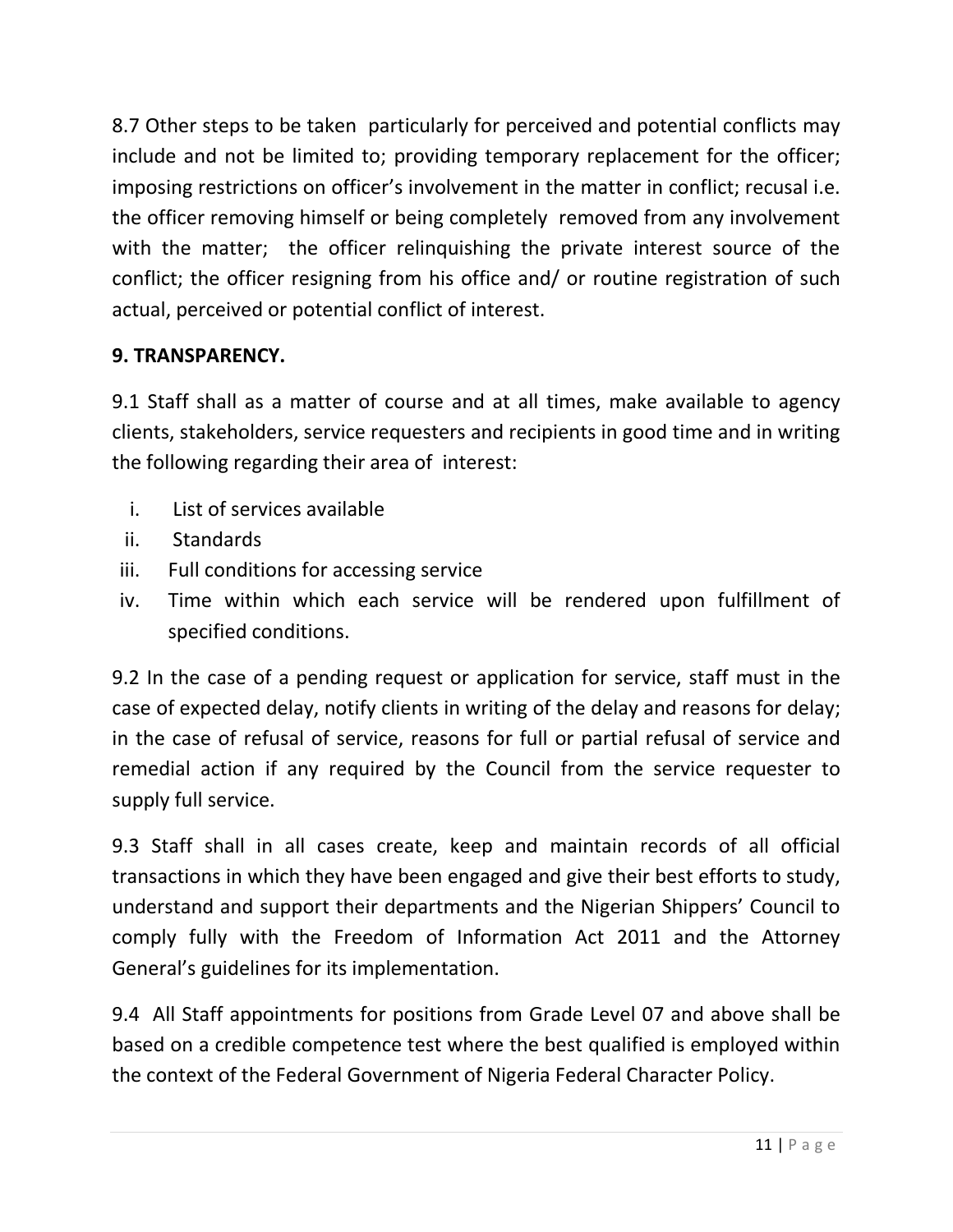9.5 Every staff shall exercise the duty of utmost care to ensure reasonable protection of the assets and records of the NSC.

## **10. RECORD MANAGEMENT**

The Management of Nigerian Shippers' Council is committed to do its best to improve organizational record management processes and bring them to replicable and auditable standards that ensure improved integrity, easy retrieval, efficient tracking and controls, timeliness and effectiveness.

### **11. FINANCIAL MANAGEMENT AND PUBLIC PROCUREMENT**

**11.**1 Every Staff shall endeavor to study, understand and give his best efforts to support his Department/Unit and the Council to comply fully with the Fiscal Responsibility Act 2007, the Public Procurement Act 2007, and the accompanying regulations and standard document regarding all work processes and transactions assigned to the officer or for which the officer may be otherwise responsible.

11.2 Every staff shall act with fidelity, honesty, integrity, fairness and in the best interest of the Council and the Shipping/Maritime Industry in carrying out his duties and in managing Nigerian Shippers' Council's financial affairs for which he is responsible.

11.3 Nigerian Shippers' Council is committed to full compliance with all public finance management Laws and Rules and to regular evaluation of NSC performance in this regard.

11.4 The breach of this policy by a Contractor, Concessionaire, Agent, Consultant, Partner and other Stakeholders shall be a basis for termination or debarment of the party from carrying on any business with NSC for no less than three years or for such longer time as may be determined by NSC.

#### **12. INTERNAL AUDIT**

The Nigerian Shippers' Council Anti-Corruption and Transparency Monitoring Unit (NSC-ACTU) is responsible for investigating suspected fraud and corruption by Nigerian Shippers' Council Staff and others specified under section 5 of this Policy.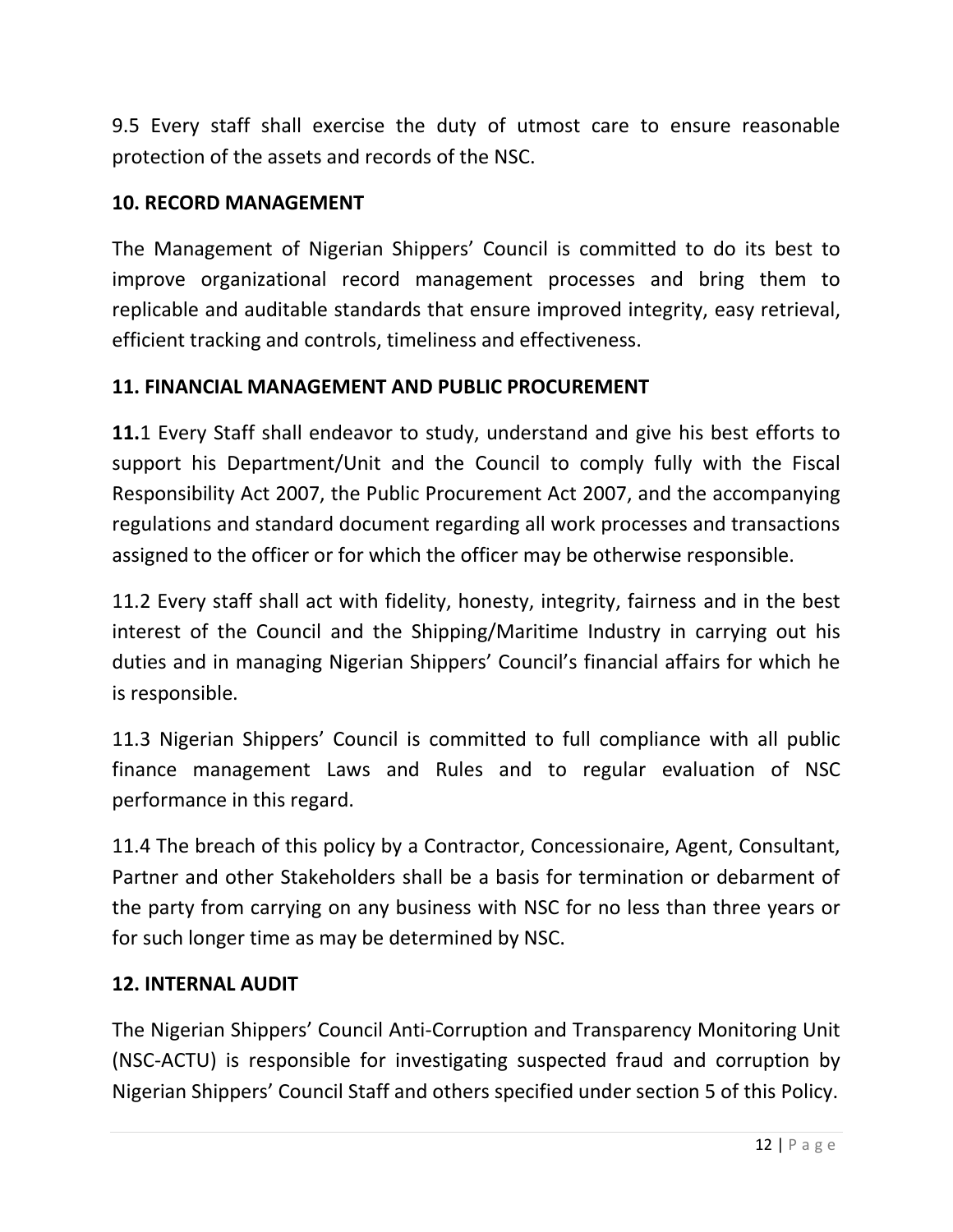Staff and others mentioned are required to report suspicion of corruption to ACTU for investigation. For avoidance of doubt, ACTU shall perform all duties detailed in section 6 (a) –(f) of the **Corrupt Practices and Other Related Offences Act 2000** except that of prosecution**.**

## **13. KEY AND UNIQUE OPERATIONAL AREAS**

In order to avoid or minimize conflicts arising from overlap of functions with the existing appropriate authorities for discipline in Nigerian Shippers' Council, the following categories of Misconduct shall be appropriately handled by ACTU:

Bribery, Collusion, Corruption, Dishonesty, Embezzlement, Extortion, Facilitation, Fake Invoices, False Claim, Falsification of Records, Favoritism, Forgery, Fraud, Impersonation, Inducement, Inflation of Contracts, Kickbacks, Manipulation, Misappropriation, Nepotism, Pilfering, Poor Execution of Contracts, Recycling of Invoices, Suppression of Records, Theft, Tribalism, Under-Supply of goods, etc.

## **14. STRUCTURE FOR IMPLEMENTING THE POLICY**

14.1 NSC-ACTU Officers shall have primary responsibility for follow up, preliminary investigation and pass its recommendation to Management for commencement of full disciplinary measures against any person whom its preliminary enquiry has revealed a prima facie case of misconduct.

14.2 NSC-ACTU by this policy has power to request and receive any document, information, report or material from any staff within the time specified by it without any responsibility to explain why it requires it.

14.3 It shall be an infraction of this policy for any staff to refuse, fail, neglect or in any way directly or indirectly refuse to provide information or document required by NSC-ACTU or to attempt to obstruct ACTU in carrying out its duties under this policy.

14.4 NSC-ACTU shall upon receipt of a report, conduct a confidential and preliminary investigation on the report and if it finds a prima-facie case, draft a formal complaint and serve the person against whom the report has been made, asking for a response in writing including evidence in support of any claims made.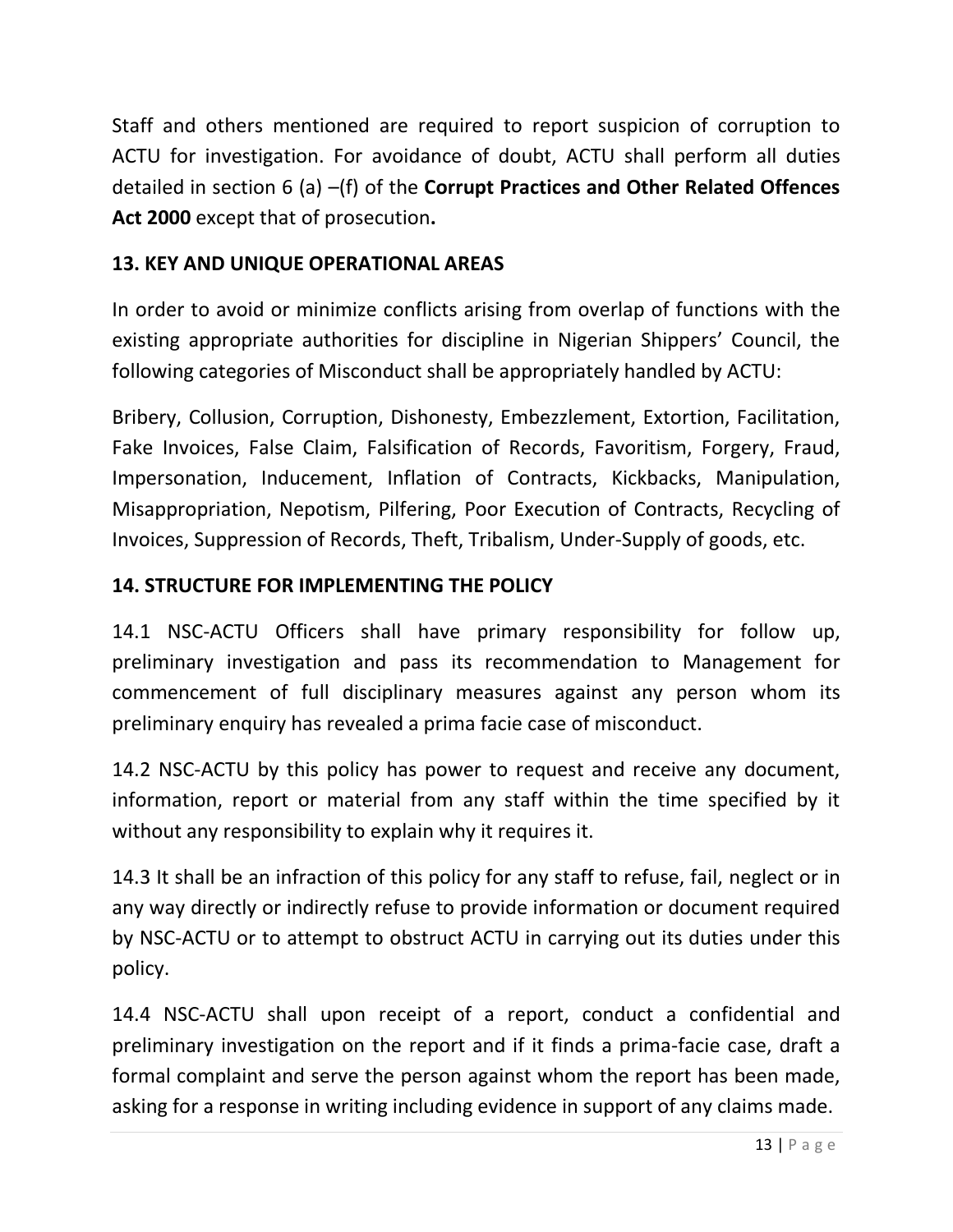14.5 Upon determination that there is a prima facie case the ACTU shall take all steps and remedial action required, including recommending actions to be taken to remedy agency or client service needs, where already disrupted or likely to be affected, which may include suspension or reposting of the officer(s) involved, grant of service already refused or delayed, etc and the formal complaint by the ACTU now in its name shall be the commencement of a disciplinary process in accordance with NSC disciplinary proceedings.

14.6 ACTU shall do all in its power to protect the identity of whistle blowers except where they have consented to being named, and even where it is necessary to call them to give evidence; they shall be called as witnesses and not complainants.

14.7 For purposes of this policy, when a prima facie case has been established, ACTU shall make the complaint against a staff in its name.

14.6 ACTU shall report directly to the Executive Secretary/Chief Executive Officer of Nigerian Shippers' Council.

I4.9 it shall be misconduct for anyone to contravene the provisions of this policy and any person so contravening this policy shall be subject to disciplinary sanctions including dismissal from service.

14.10 Management shall provide maximum support to the ACTU in its role of handling reports of breaches to this policy and shall expeditiously deal with all its reports and recommendations including supporting all reasonable measures for protection of whistle blowers recommended by the ACTU.

## **15. MONITORING, EVALUATING AND REPORTING OF BREACHES**

15.1 ACTU shall provide half year and end of year reports to management of all complaints of breaches (number and description of breaches) of this policy and related instruments reported as occurring by the end of June in each year, whether reported (directly to the NSC-ACTU or reported through the Central Complaint Mechanism domiciled in the Council) and the steps taken in remediation, including disciplinary steps and sanctions if any imposed.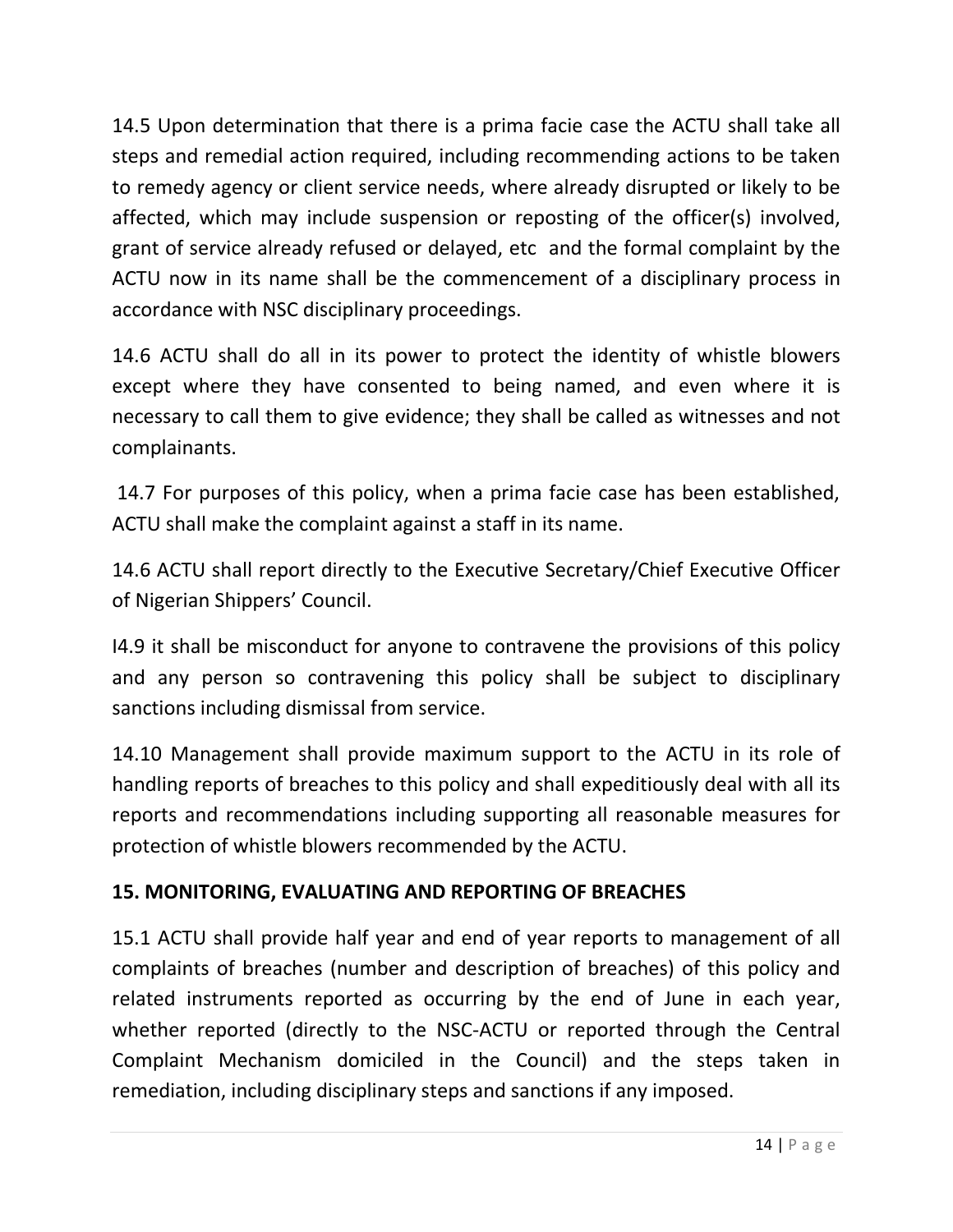15.2 The end of year report shall indicate all reports received, regarding complaints of breaches, those which preliminary investigation revealed a primafacie case of misconduct, and those for which disciplinary actions were taken by ACTU. Outcome and/or progress of disciplinary process, the number of persons sanctioned and number of cases in which respondents have been exonerated should also be reported.

15.3 The end of year report shall be due before the end of March in the following year. It shall in addition contain an analysis of policy or procedural changes required to prevent infractions identified through the year. This end of year report should be available to all staff for comments and be considered, and a decision taken by management on recommendations.

## **16. DISCIPLINARY PROCEDURES AND MEASURES AGAINST BREACHES**

## **16.1** *Investigation process*

ACTU shall undertake preliminary investigation of each petition with minimum delay and forward findings on the alleged/reported cases to ICPC with copies sent to the Executive Secretary/ Chief Executive Officer of Nigerian Shippers' Council except where the ES/CEO himself is involved. The decision as to whether further investigation and possible prosecution should be undertaken shall be that of the ICPC as provided in the Corrupt Practices and Other Related Offences Act 2000.

## *16.2 Method for Enquiries/System Review*

16.2.1 ACTU shall examine the practices, systems and procedures in the various Departments, Units and Offices of Nigerian Shippers' Council, as provided in Section 6 (b-d) of the ICPC Act 2000 to ensure that the requirements of this Policy and applicable procedures and guidelines are being met. Audit documentation shall include performance improvement action plans.

16.2.2 After such exercises ACTU shall submit a detailed report with recommendations to ICPC for appropriate action. Copies of such report shall be sent to the ES/CEO of the Nigerian Shippers' Council.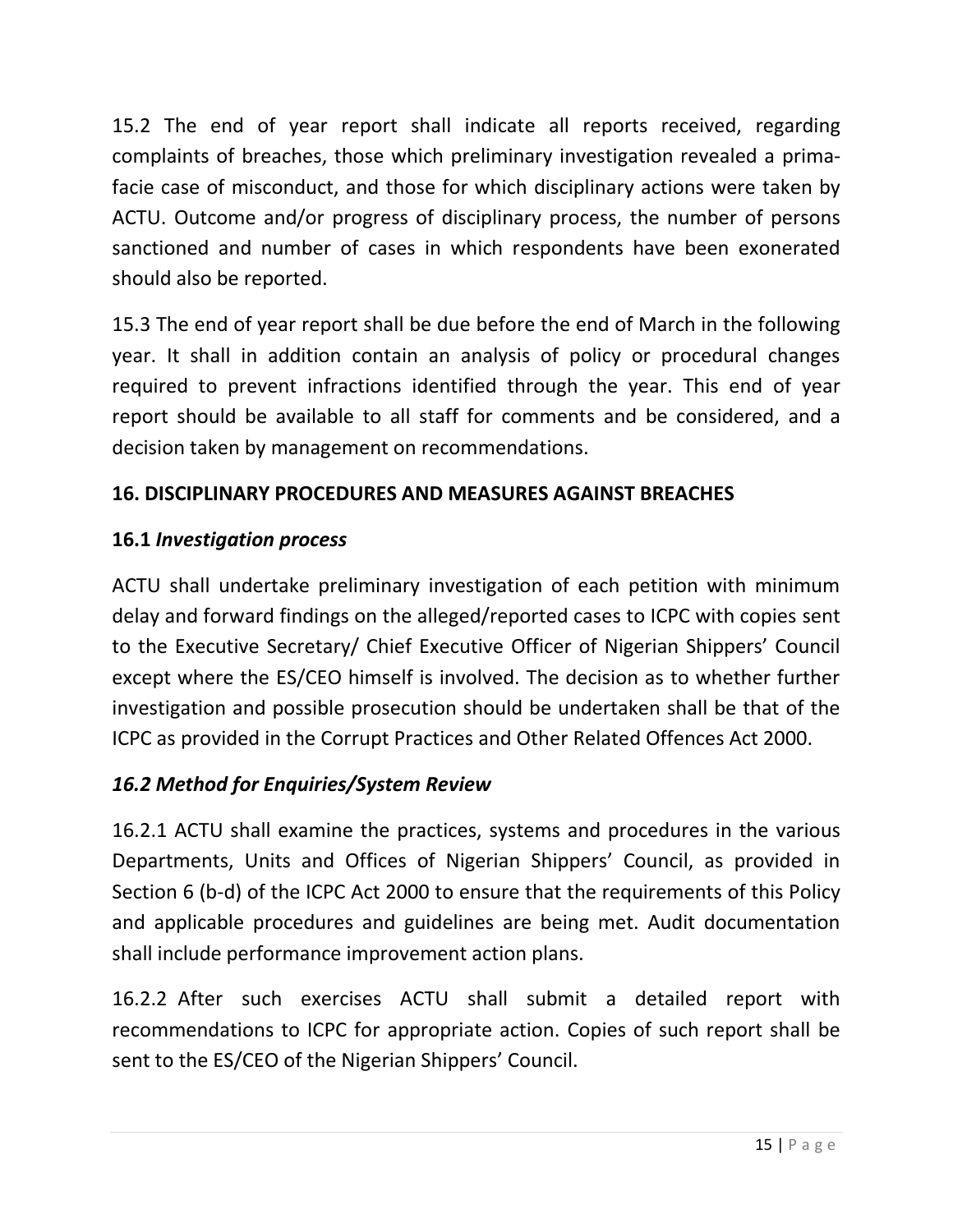16.2.3 ACTU shall have power to make recommendations to the Management of Nigerian Shippers' Council pursuant to its functions.

16.2.4 The Nigerian Shippers Council's Management shall ensure that it puts necessary machinery in place to effect implementation of the recommendations made to it by ACTU within 60 days of the official receipt of such recommendations or proffer in writing reasons for not implementing the recommendations.

16.2.5 Intervention of ICPC shall be sought by ACTU in case Management refuses to implement recommendations made.

### **16.3 Channels for Complainant**

ACTU shall provide locked Anti-Corruption Complaint Boxes in designated places to make easy and confidential the channeling of complaints/information by Staff.

### *16.4 Independency/ Impartiality*

16.4.1 ACTU in Nigerian Shippers Council shall operate as an autonomous outfit with functional linkage with the Office of the Executive Secretary/ Chief Executive Officer.

16.4.2 Nigerian Shippers' Council shall ensure stability and continuity on the job of ACTU Members by avoiding constant deployment and transfer from the Unit.

#### **17. MANAGEMENT RESPONSIBILITY IN IMPLEMENTING POLICY**

17.1 The Executive Secretary/Chief Executive Officer shall have overall responsibility for implementing this policy.

17.2 All management staff shall show example by adhering to the tenets of this policy and ensure that Staff under them attend mandatory annual training on implementation of the Anti-Corruption Policy.

17.3 Management shall in word and in deed promote and lead the implementation of this policy, and make its implementation a major thrust of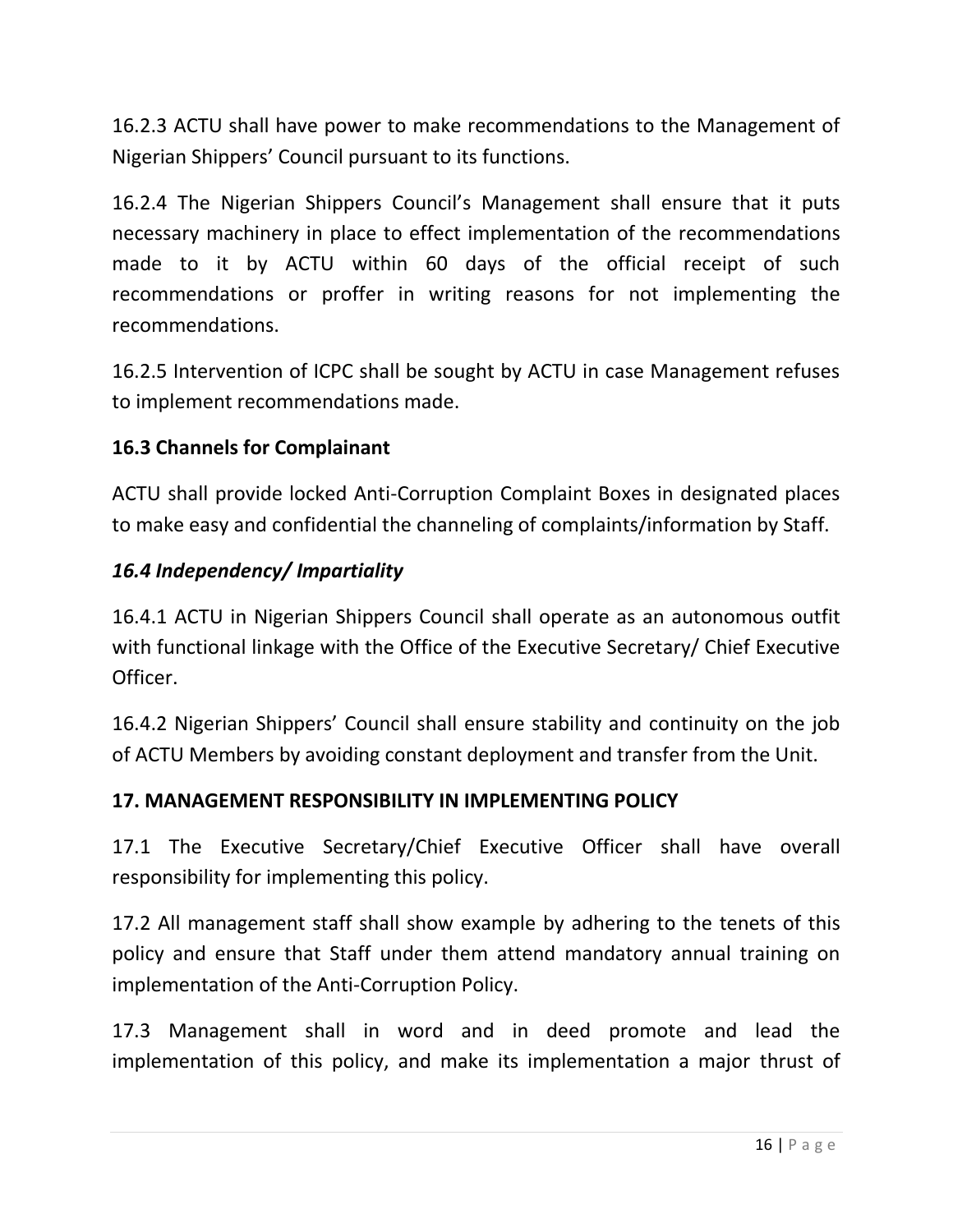Council's reform programs with regular pronouncements in support of its implementation.

#### **18. HOW TO REPORT CORRUPTION INTERNALLY AND EXTERNALLY**

18.1 Any staff of Nigerian Shippers' Council or employee of any of its affiliates, Suppliers, Consultants, Service Providers at the Ports, Shippers, Clienteles and other Stakeholders may report acts of corruption directly to an immediate supervisor, at will or when circumstances dictate otherwise report to the NSC-ACTU.

18.2 Staff may report infractions anonymously through this telephone hotline …………… and or E-mail: nscactu@shipperscouncil.gov.ng

18.3 Staff may also send a written confidential report to the Executive Secretary/Chief Executive Officer of the Council.

### **19. WHISTLE BLOWERS PROTECTION POLICY AND STANDARDS.**

19.1 A whistleblower is best defined as a person who in good faith discloses a wrongdoing in the Organization (i.e. not just personal dissent). A whistleblower may be an employee of Nigerian Shippers' Council or external Stakeholder, e.g. a Contractor's employee or a Client or Service Requester/Provider.

19.2 A whistle blower report needs to be made internally first to employees immediate supervisor, or ACTU or officer in-charge of compliance, complaint resolution or corruption prevention, and where extenuating circumstances exist report may be made orally to such higher officers that the whistle blower may have confidence in, or directly to the Executive Secretary/Chief Executive Officer. When a whistle blower is not satisfied with the outcome, or has seen that no action is taken, he may escalate the report to higher levels like the Governing Board or Supervising Ministry or other Authority or platform, such as ICPC etc. A whistle blower's report should disclose abuse and significant wrong doing, loss or waste of Councils' resources and or corruption etc.

19.3 A bona-fide discloser will not be required to produce evidence to proof disclosure, (but may do so if such evidence is legally available to him. He may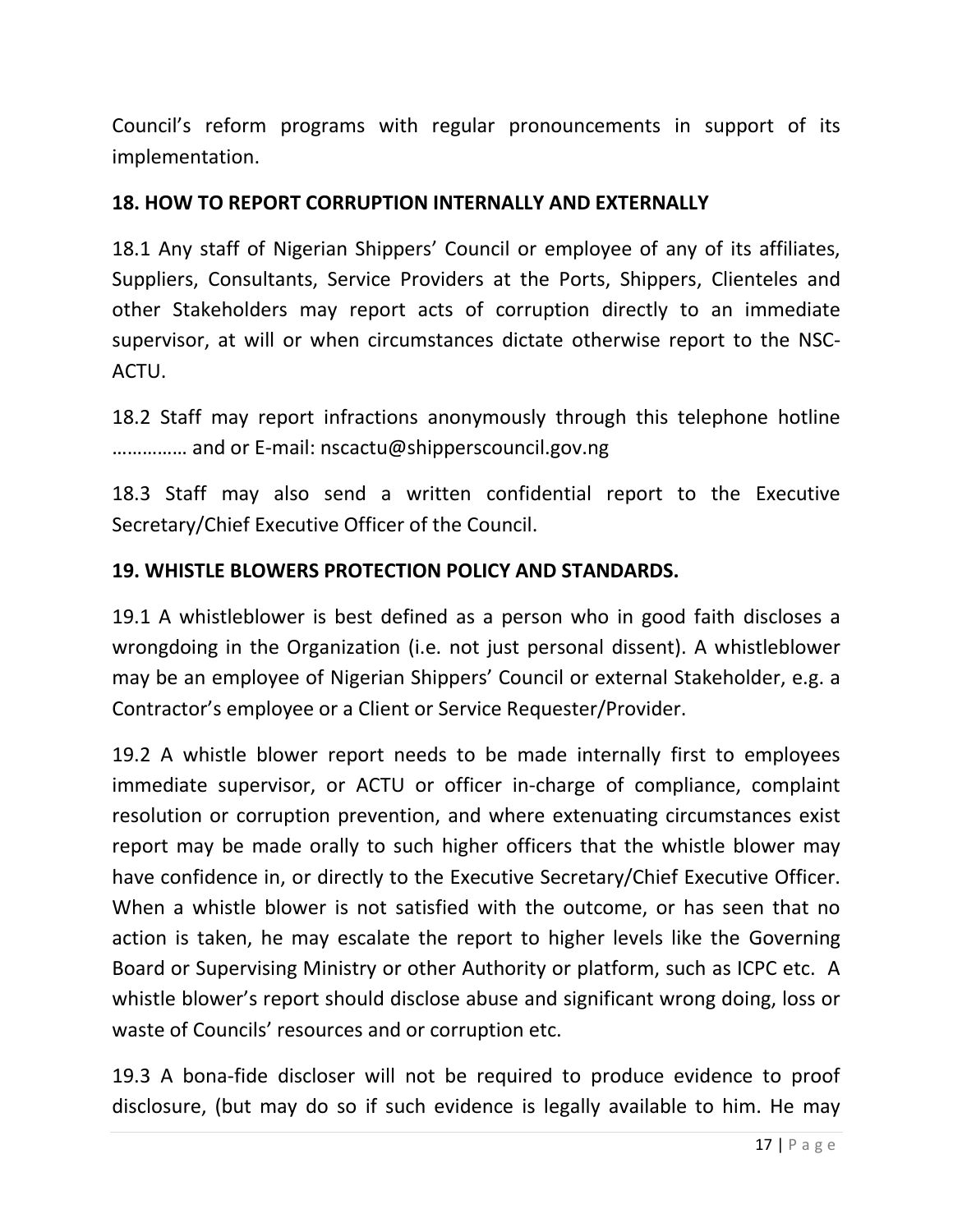choose to make the disclosure anonymously. A bona-fide disclosure is one with 'an honest belief held on reasonable grounds, that the disclosure is true'.

19.4 Persons who assist with or give evidence at a Management inquiry, corruption investigation (etc), shall be treated as 'whistleblowers', and as a result will be entitled to protection as if they had made the disclosure as a whistleblower. The bona fide discloser does not lose protection against retaliation even if their disclosure remains unproven or disproved after investigation. **This paragraph shall not protect the disclosure of unsubstantiated rumors.**

19.5 No Whistle blower who is a staff of Nigerian Shippers' Council shall be subjected to discrimination, intimidation, harassment, or any adverse administrative action (demotion, denial of promotion, arbitrary or harsh posting or other detrimental action etc), false and malicious accusations or suffer any detriment of any kind, direct or indirect, actual or threatened, on account of his disclosure or Council's actions following his disclosure. A whistle blower who is a client or service requester shall not be made to suffer any delay, refusal of service or other detriment of any kind on account of his disclosure.

19.6 It shall be a misconduct punishable with dismissal for any person to subject a whistle blower (external or internal) to any punitive measure on account of his disclosure.

19.7 Making a false public disclosure, knowing it to be false, is a disciplinary matter, and remains punishable by the Nigerian Shippers' Council and actionable by any adversely affected person or body.

#### **20. REVIEW PROCESS**

20.1 This Anti Corruption Policy shall be reviewed every **two years along with the Standard Operating Procedures (SOP) applicable to Nigerian Shippers Council's operations at the Ports.** The primary objectives of these reviews will be to ensure that the applicable SOP provisions support in all respects the achievement of obligations and standards of conduct set out in the Anti-Corruption Policy. These reviews shall be done not later than **every three years** in collaboration with the Port Sector's stakeholders.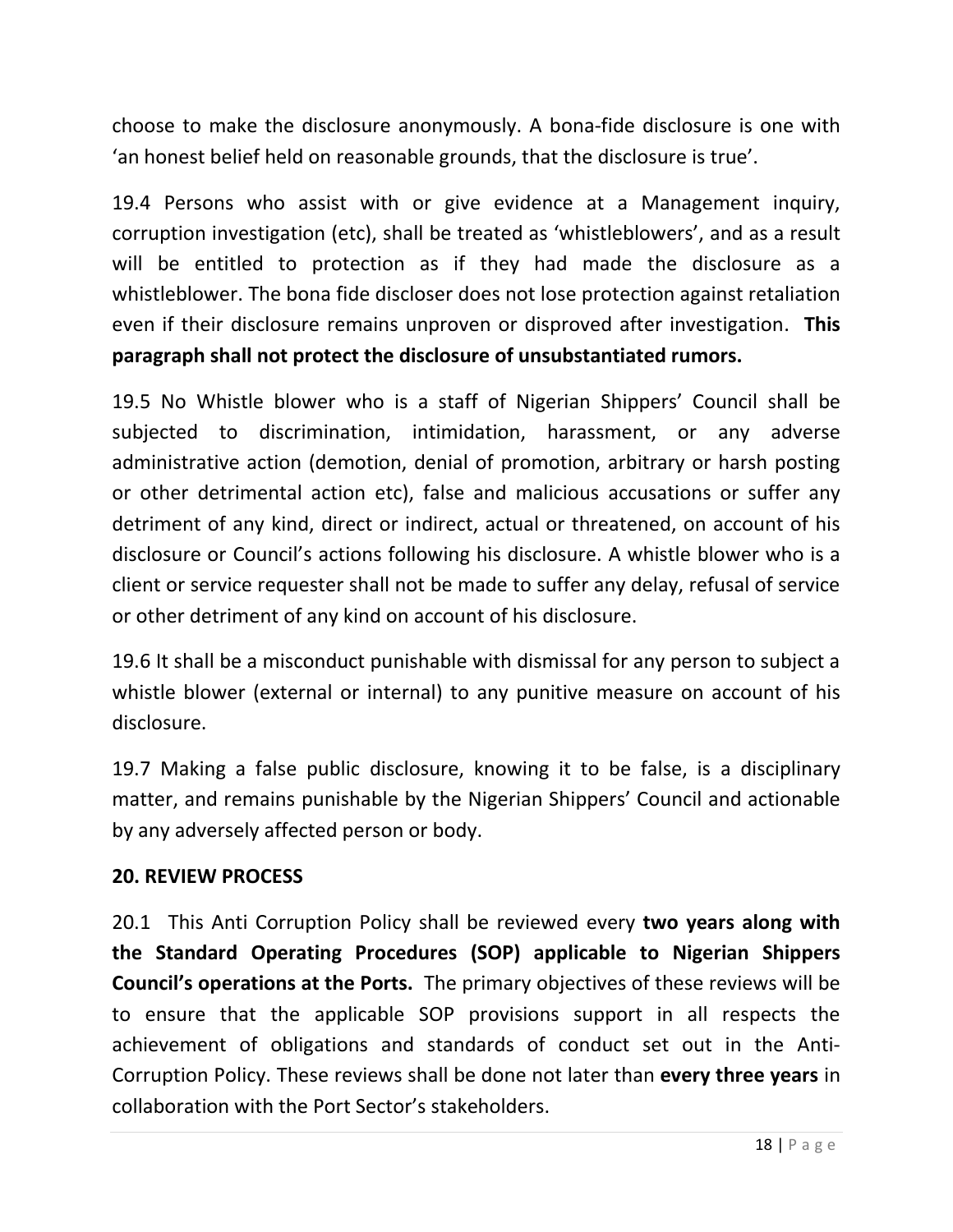20.2 All staff and stakeholders shall have adequate opportunity to contribute to periodic reviews of this Anti-Corruption Policy and SOP.

## **21. TRAINING POLICY AND TARGETS.**

21.1 Every middle level and management staff in the Nigerian Shippers' Council **shall endeavor to attend an Anti-Corruption Policy and Standards Operation Procedures training programme at least once a year**.

21.2 No person shall be promoted to a new rank except it is confirmed that he has attended an Anti-Corruption Policy Implementation Training Course the year prior to his elevation or in the year of his elevation except the NSC failed to give him an opportunity to attend one.

21.3 The Nigerian Shippers' Council shall provide sufficient training opportunity to ensure all staff attends at least one AC policy training per year. .

#### **22. PERIODIC TESTING OF EFFICAY OF IMPLEMENTATION**

22.1 There shall be periodic testing of efficacy of implementation of this Anti-Corruption Policy every two years by ICPC or any similar body set up by the Federal Government.

22.2 Results of the evaluation shall be shared with Management and Staff and be the basis for **review and revision of the Anti-Corruption Policy and the Nigerian Shippers' Council SOP.**

#### **23. Dissemination of the Policy**

- 23.1 The Policy shall be published and made available to every staff in printed form and on the NSC website.
- 23.2 Opportunity shall be given at every meeting, operational training and other staff development programmes for the promotion of this Anti-Corruption Policy.